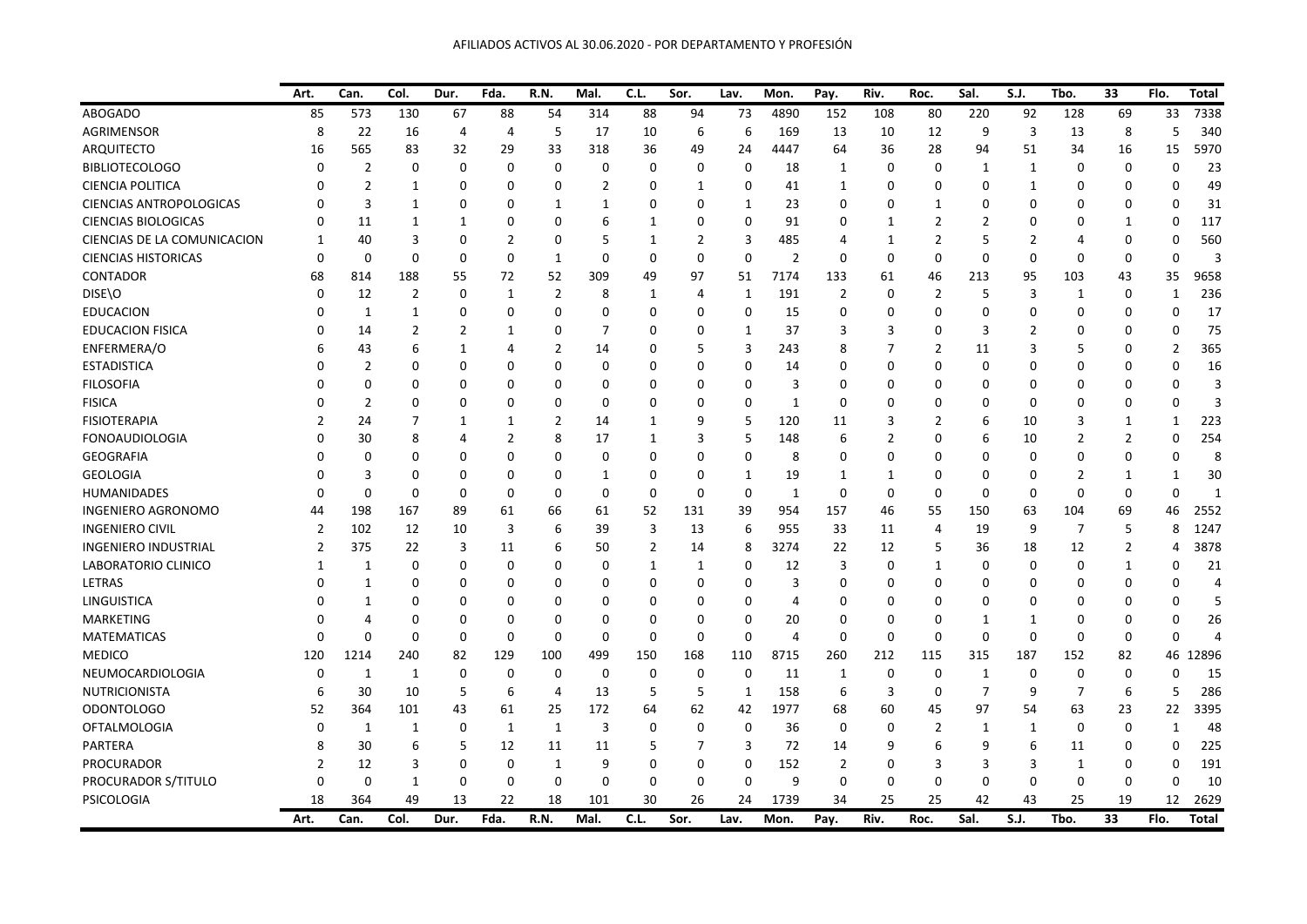## AFILIADOS ACTIVOS AL 30.06.2020 - POR DEPARTAMENTO Y PROFESIÓN

| PSICOMOTRICIDAD                |     | 37   |      |     |     |     | 14   |     |     |     | 240   | 9        |     |     |      |     | 10       |     |    | 371       |
|--------------------------------|-----|------|------|-----|-----|-----|------|-----|-----|-----|-------|----------|-----|-----|------|-----|----------|-----|----|-----------|
| PSICOPEDAGOGIA                 |     | 16   | 0    | 0   | э   |     |      | O   | 0   |     | 123   |          |     |     |      |     | $\Omega$ | O   |    | 162       |
| <b>QUIMICO FARMACEUTICO</b>    |     | 81   | 22   | b   |     | 8   | 18   |     | 10  |     | 721   | 18       | 11  |     | 17   | 9   | 10       |     |    | 956       |
| <b>QUIMICO INDUSTRIAL</b>      |     | 74   | 15   | 4   | 3   | h   |      | 4   | 5   |     | 567   | 19       |     |     |      |     |          |     |    | 732       |
| RADIOLOGIA                     |     | 22   |      |     |     | 4   |      |     | 0   |     | 137   |          |     | 0   |      |     |          | 0   |    | 193       |
| RELACIONES INTERNACIONALES     |     | 11   |      |     |     |     |      |     |     |     | 134   |          |     | 0   |      |     |          | 0   |    | 158       |
| <b>RELACIONES LABORALES</b>    |     |      |      | 0   | 0   | 0   |      | 0   |     | O   | 49    | 0        | 0   | 0   |      | 0   | $\Omega$ |     |    | 60        |
| SOCIOLOGIA                     |     |      |      | 0   | 0   |     |      |     |     | 0   | 103   |          |     |     |      |     |          |     |    | 127       |
| <b>TECNOLOGIA ODONTOLOGICA</b> |     | 30   | 6    |     |     |     |      |     | 4   |     | 69    |          |     | 0   |      |     |          | 0   |    | 143       |
| <b>TRABAJO SOCIAL</b>          | 6   | 21   | h    |     | b   |     |      |     | 5   | O   | 107   | 12       |     |     | 24   | 6   | h        |     | 6  | 233       |
| <b>TRADUCTOR PUBLICO</b>       |     | 18   |      |     | 0   |     | h    |     |     |     | 213   | $\Omega$ |     | 0   |      |     | $\Omega$ | 0   |    | 247       |
| <b>TURISMO</b>                 |     |      |      |     |     |     |      |     | 0   |     | 14    |          |     | 0   |      |     |          | 0   |    | 20        |
| <b>VETERINARIO</b>             | 40  | 273  | 115  | 91  | 105 | 45  | 81   | 89  | 92  | 70  | 877   | 97       | 66  | 80  | 163  | 67  | 119      | 56  | 50 | 2576      |
| <b>TOTALES</b>                 | 496 | 5457 | 1242 | 534 | 646 | 475 | 2146 | 615 | 825 | 499 | 39589 | 1169     | 702 | 530 | 1477 | 777 | 831      | 414 |    | 306 58730 |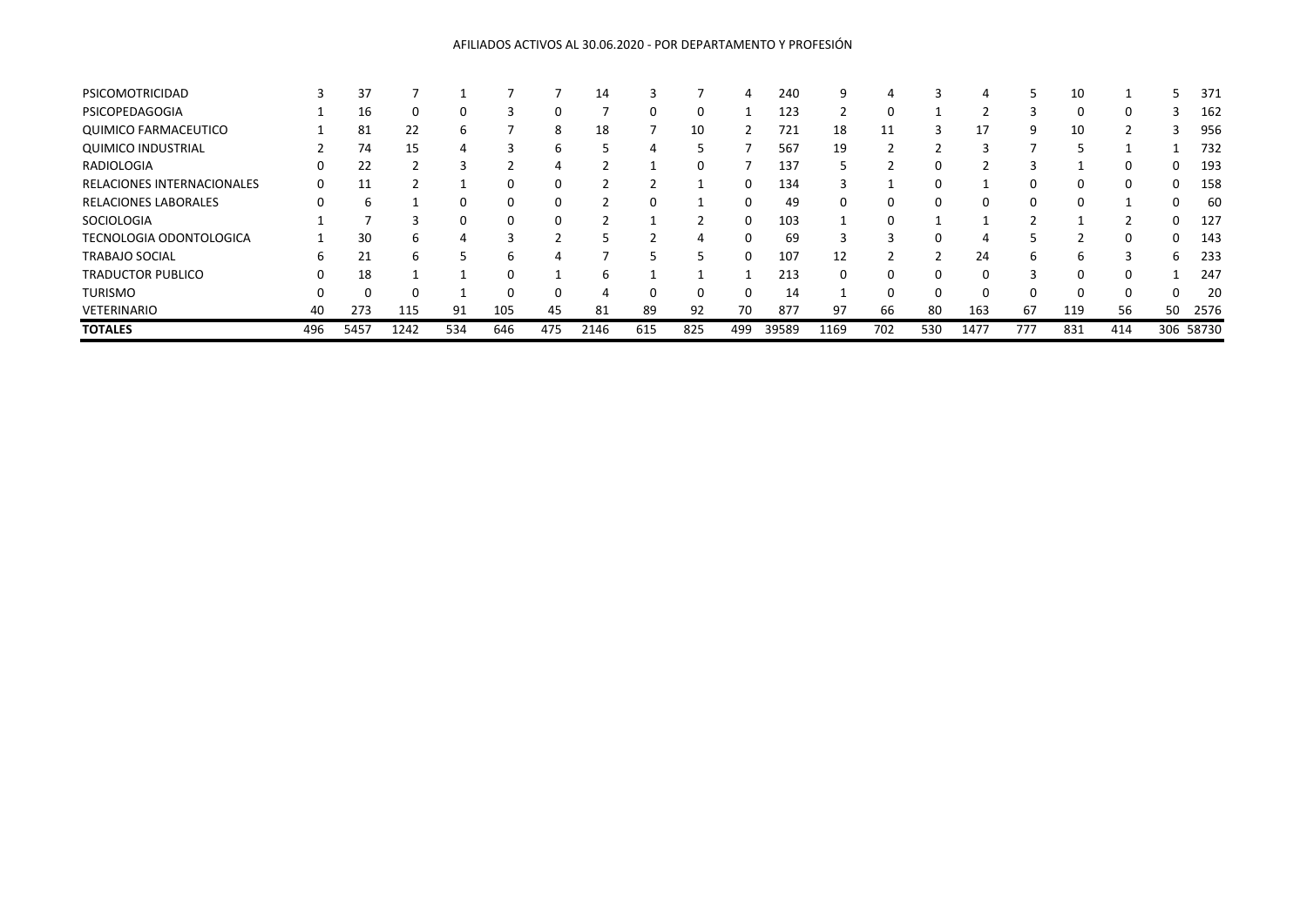## **AFILIADOS ACTIVOS AL 31.12.2020 - POR DEPARTAMENTO Y PROFESIÓN**

|                                | Art. | Can.        | Col. | Dur.         | Fda.        | <b>R.N.</b> | Mal.     | C.L.         | Sor.     | Lav.        | Mon.           | Pay.           | Riv. | Roc. | Sal.             | S.J.           | Tbo.         | 33 Flo.  |                  | <b>Total</b>   |
|--------------------------------|------|-------------|------|--------------|-------------|-------------|----------|--------------|----------|-------------|----------------|----------------|------|------|------------------|----------------|--------------|----------|------------------|----------------|
| <b>ABOGADO</b>                 | 91   | 602         | 130  | 74           | 88          | 53          | 323      | 87           | 95       | 75          | 4981           | 160            | 112  | 84   | 223              | 95             | 128          | 67       | 31               | 7499           |
| <b>AGRIMENSOR</b>              | 9    | 23          | 15   | 4            | 4           | 5           | 18       | 11           | 6        | 6           | 168            | 13             | 10   | 12   | 9                | 3              | 13           | 8        | 5                | 342            |
| <b>ARQUITECTO</b>              | 17   | 596         | 90   | 32           | 31          | 33          | 330      | 36           | 56       | 25          | 4608           | 68             | 35   | 27   | 97               | 51             | 35           | 15       | 15               | 6197           |
| <b>BIBLIOTECOLOGO</b>          | 0    | 2           | 0    | 0            | 0           | 0           | 0        | 0            | 0        | $\Omega$    | 17             | $\mathbf{1}$   | 0    | 0    | 1                | 1              | 0            | 0        | $\Omega$         | 22             |
| <b>CIENCIA POLITICA</b>        |      | 2           | 1    | 0            | 0           | 0           | 2        | 0            | 1        | 1           | 45             | 1              | 0    | 0    | 0                | 1              | 0            | 0        | 0                | 54             |
| <b>CIENCIAS ANTROPOLOGICAS</b> |      | 3           | 1    | 0            | 0           | 1           | 1        | 0            | 0        | 1           | 23             | $\Omega$       | 0    | 1    | 0                | 0              | 0            | 0        | $\mathbf{0}$     | 31             |
| <b>CIENCIAS BIOLOGICAS</b>     |      | 11          | 1    | 1            | 0           | 0           | 6        | 1            | 0        | 0           | 90             | 0              | 1    | 2    | $\overline{2}$   | 0              | 0            | 1        | 0                | 116            |
| CIENCIAS DE LA COMUNICACION    |      | 44          | 2    | 0            | 3           | 0           | 8        | 1            | 2        | 3           | 506            | 4              | 2    | 2    | 3                | $\overline{2}$ | 4            | 0        | 0                | 587            |
| <b>CIENCIAS HISTORICAS</b>     | 0    | $\mathbf 0$ | 0    | $\mathbf{0}$ | $\mathbf 0$ | 1           | 0        | $\Omega$     | $\Omega$ | $\mathbf 0$ | $\overline{2}$ | $\mathbf 0$    | 0    | 0    | $\boldsymbol{0}$ | 0              | 0            | $\Omega$ | $\boldsymbol{0}$ | 3              |
| <b>CONTADOR</b>                | 70   | 846         | 201  | 62           | 77          | 56          | 321      | 52           | 102      | 55          | 7357           | 138            | 63   | 47   | 214              | 99             | 104          | 42       | 36               | 9942           |
| <b>DISEÑO</b>                  | 0    | 13          | 2    | 0            | 1           | 1           | 8        | 1            | 5        | 1           | 201            | 3              | 0    | 2    | 5                | 2              | 1            | 0        | 1                | 247            |
| <b>EDUCACION</b>               |      | 1           | 1    | 0            | 1           | 0           | 0        | 0            | 0        | 0           | 16             | 0              | 0    | 0    | $\theta$         | 0              | 0            | 0        | 0                | 19             |
| <b>EDUCACION FISICA</b>        |      | 16          | 3    | 1            | 1           | 0           | 9        | $\mathbf{1}$ | 0        | 2           | 41             | 5              | 3    | 0    | 3                | 3              |              | 0        | 1                | 90             |
| ENFERMERA/O                    |      | 46          | 6    | 1            | 4           | 2           | 16       | 0            | 4        | 3           | 237            | 8              | 8    | 3    | 11               | 3              | 5            | 0        | 3                | 366            |
| <b>ESTADISTICA</b>             |      | 2           | 1    | 0            | 0           | 0           | 0        | 0            | 0        | 0           | 15             | 0              | 0    | 0    | 0                | 0              | 0            | 0        | 0                | 18             |
| <b>FILOSOFIA</b>               |      | 0           | 0    | 0            | 0           | 0           | 0        | 0            | 0        | 0           | $\overline{2}$ | 0              | 0    | 0    | $\Omega$         | 0              | 0            | 0        | 0                | $\overline{2}$ |
| <b>FISICA</b>                  |      | 2           | 0    | 0            | 0           | 0           | 0        | 0            | 0        | 0           | $\overline{2}$ | $\mathbf 0$    | 0    | 0    | $\theta$         | 0              | 0            | 0        | $\mathbf 0$      | 4              |
| <b>FISIOTERAPIA</b>            |      | 26          | 8    | 1            | 2           | 3           | 20       | 1            | 9        | 5           | 139            | 11             | 3    | 2    | 7                | 10             | 4            | 1        | 1                | 255            |
| <b>FONOAUDIOLOGIA</b>          |      | 35          | 11   | 4            | 2           | 8           | 18       | 1            | 3        | 7           | 156            | 6              | 2    | 0    | 6                | 10             | 3            | 2        | $\Omega$         | 274            |
| <b>GEOGRAFIA</b>               |      | 0           | 0    | 0            | 0           | 0           | 0        | 0            | 0        | 0           | 8              | 0              | 0    | 0    | $\Omega$         | 0              | 0            | 0        | 0                | 8              |
| <b>GEOLOGIA</b>                |      | 4           | 0    | 0            | 1           | 0           | 1        | 0            | 0        | 1           | 17             | 1              | 1    | 0    | 0                | 0              | 2            | 1        | 1                | 30             |
| <b>HUMANIDADES</b>             |      | $\mathbf 0$ | 0    | 0            | 0           | 0           | 0        | 0            | 0        | $\mathbf 0$ | $\overline{2}$ | 0              | 0    | 0    | 0                | 0              | $\Omega$     | 0        | 0                | $\overline{2}$ |
| <b>INGENIERO AGRONOMO</b>      | 44   | 205         | 165  | 85           | 61          | 67          | 61       | 53           | 139      | 40          | 963            | 158            | 46   | 52   | 150              | 62             | 106          | 66       | 49               | 2572           |
| <b>INGENIERO CIVIL</b>         | 2    | 103         | 15   | 12           | 5           | 6           | 40       | 2            | 13       | 7           | 1004           | 33             | 12   | 4    | 18               | 8              | 7            | 5        | 8                | 1304           |
| <b>INGENIERO INDUSTRIAL</b>    |      | 388         | 21   | 5            | 11          | 6           | 52       | 2            | 12       | 9           | 3389           | 22             | 14   | 4    | 36               | 19             | 12           | 2        | 4                | 4010           |
| LABORATORIO CLINICO            |      | 1           | 0    | 0            | 1           | 0           | 0        | 1            | 1        | 0           | 15             | $\overline{2}$ | 0    | 1    | 0                | 0              | 0            | 1        | 0                | 24             |
| <b>LETRAS</b>                  | O    | 2           | 0    | 0            | 0           | 0           | 0        | 0            | 0        | 0           | 2              | 0              | 0    | 0    | 0                | 0              | 0            | 0        | 0                | 4              |
| LINGUISTICA                    |      | 1           | 0    | 0            | 0           | 0           | 0        | 0            | 0        | 0           | 4              | 0              | 0    | 0    | $\Omega$         | 0              | 0            | 0        | 0                | 5              |
| <b>MARKETING</b>               |      | 4           | 0    | 0            | 0           | 0           | 0        | 0            | 0        | 0           | 22             | 0              | 0    | 0    | 1                | 1              | 0            | 0        | 0                | 28             |
| <b>MATEMATICAS</b>             |      | 0           | 0    | $\Omega$     | 0           | 0           | $\Omega$ | 0            | 0        | 0           | 5              | $\overline{0}$ | 0    | 0    | $\theta$         | 0              | 0            | 0        | 0                | 5              |
| <b>MEDICO</b>                  | 120  | 1238        | 250  | 85           | 129         | 97          | 502      | 152          | 163      | 113         | 8931           | 263            | 213  | 114  | 316              | 196            | 155          | 83       | 49               | 13169          |
| NEUMOCARDIOLOGIA               | 0    | 1           | 1    | $\Omega$     | 0           | 0           | $\Omega$ | 0            | 0        | 0           | 11             | 1              | 0    | 0    | 1                | 0              | $\mathbf{0}$ | $\Omega$ | $\mathbf{0}$     | 15             |